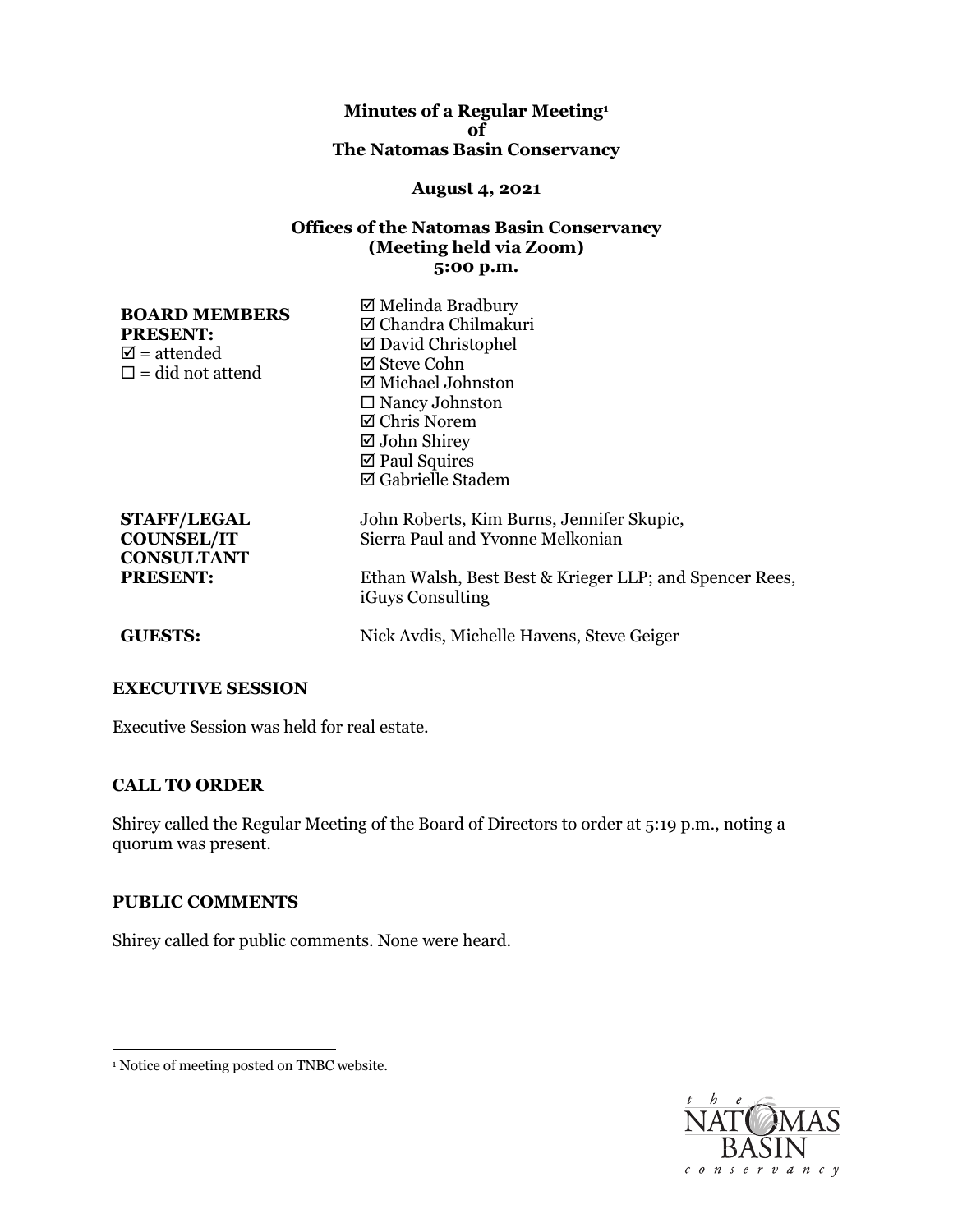# **APPROVAL OF MINUTES AND CONSENT ITEMS**

 Shirey requested following motion to approve the June 2, 2021 Board of Directors meeting ŗ minutes and the consent agenda items. Shirey pulled the June 2, 2021 regular meeting minutes from the consent agenda and requested a motion to approve the remaining consent items.

| <b>TNBC</b><br><b>ACTION BY CONSENT</b> | Approval of the minutes                      | The Board Chair will request approval of the<br>minutes of the Board of Directors meeting of<br>June 2, 2021.                                                                                                                                                                                                                                                                                                                                                                                                                                                                                                              |
|-----------------------------------------|----------------------------------------------|----------------------------------------------------------------------------------------------------------------------------------------------------------------------------------------------------------------------------------------------------------------------------------------------------------------------------------------------------------------------------------------------------------------------------------------------------------------------------------------------------------------------------------------------------------------------------------------------------------------------------|
| <b>TNBC</b><br><b>ACTION BY CONSENT</b> | Repairs to Bolen South well                  | The Bolen South groundwater well recently<br>suffered a broken tube and shaft and<br>emergency repairs were made to get the well<br>through the growing season and avoid crop<br>loss. The property has no surface water<br>source, so the groundwater well on site is<br>the only source of irrigation water. The<br>Bolen South tract is one of the few that is<br>capable of and regularly produces alfalfa, a<br>preferred crop type for the Swainson's hawk.<br>The property lies in the NBHCP's<br>Swainson's Hawk Zone.<br>More complete and permanent repairs are.<br>needed to successfully utilize the farmland. |
|                                         |                                              | The repairs to the well have been quoted at<br>\$23,040. In addition, Conservancy staff<br>requests a 10% contingency in the event of<br>any other incidentals necessary to make the<br>repairs complete. Staff recommends Board<br>approval.                                                                                                                                                                                                                                                                                                                                                                              |
| <b>TNBC</b><br><b>ACTION BY CONSENT</b> | Natomas Farms East tract<br>fence settlement | This item requests the Board of Directors<br>authorize the Conservancy's Executive<br>Director or Chief Financial officer to execute<br>and deliver any and all necessary<br>instruments to resolve a long-standing<br>fencing matter on the Conservancy's<br>Natomas Farms East tract. After years of<br>attempts to work out an arrangement<br>whereby Conservancy livestock activity<br>could take place on a portion of SAFCA<br>property in exchange for SAFCA's removal<br>of a Conservancy livestock fence, this<br>solution simply "cashes out" SAFCA's<br>obligation to make the Conservancy for                  |

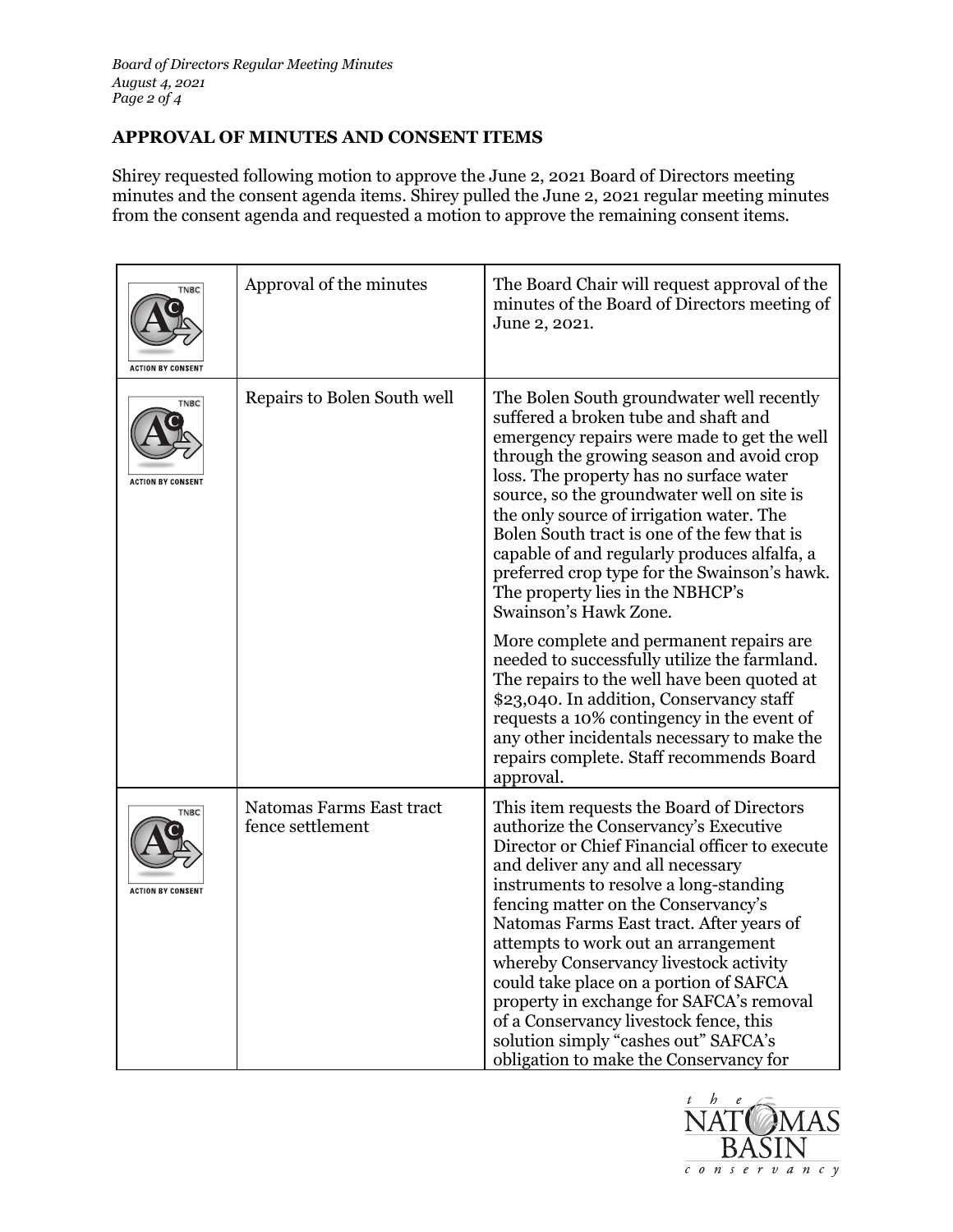|  | having removed a Conservancy fence in          |
|--|------------------------------------------------|
|  | conjunction with a soil mining project on an   |
|  | adjacent property. See the attached draft      |
|  | agreement which is being presented to the      |
|  | <b>SAFCA Board of Directors for acceptance</b> |
|  | and approval. Staff recommends approval.       |

 ([Res.21.08.01\)](https://Res.21.08.01) On a motion by Cohn and a second by Christophel, the Board unanimously approved Consent Agenda items, except for the June 2, 2021 minutes. (see below).

- Board members Vote symbols  $\Box$  Melinda Bradbury  $\Box$  Nancy Johnston  $\Box$  = "aye" vote  $\Box$  Chandra Chilmakuri  $\Box$  Chris Norem  $\Box$  = "no" vote  $\Box$  Chandra Chilmakuri  $\Box$  Chris Norem  $\Box$  = "no" vote  $\Box$  David Christophel  $\Box$  John Shirey  $\Box$  = not present • David Christophel • John Shirey • = not present • Steve Cohn • Paul Squires • = abstain or recuse
	- $\boxtimes$  Gabrielle Stadem
- 

 Shirey requested updated language in the June 2, 2021 minutes regarding the Implementation Annual Meeting. The new language clarifies that the Wildlife Agencies were given an opportunity to make comments, but none were heard.

 ([Res.21.08.02](https://Res.21.08.02)) On a motion by M. Johnston and a second by Shirey, the Board unanimously approved of the June 2, 2021 regular meeting minutes with new Wildlife Agencies were given an opportunity to make comments but none were language pertaining to the Implementation Annual Meeting clarifying that the heard.

Board members **Board members COLLEGE**  $\Box$  Melinda Bradbury  $\Box$  Nancy Johnston  $\Box$  = "aye" vote  $\Box$  Chandra Chilmakuri  $\Box$  Chris Norem  $\Box$  = "no" vote  $\boxtimes$  Chandra Chilmakuri  $\boxtimes$  Chris Norem  $\boxtimes$  David Christophel  $\boxtimes$  John Shirev  $\Box$  David Christophel  $\Box$  John Shirey  $\Box$  = not present  $\Box$  Steve Cohn  $\Box$  Paul Squires  $\blacklozenge$  = abstain or re  $\boxtimes$  Michael Johnston

- $\Box$  Paul Squires  $\Diamond$  = abstain or recuse  $\Box$  Gabrielle Stadem
- 

# **ACTION**

 2021 Budget Revision. When the 2021 Budget was proposed by staff in late 2020, staff shared especially important to maintain Board oversight of the budget. that there were many variables in the 2021 budget and should any of these or other events be realized, a mid-year budget revision would be proposed. Since the Conservancy's auditors check year-end financials against budget as a measure of financial discipline and control, it is

 Management reviewed the proposed budget revisions in detail at the Board meeting. Management recommended Board approval of the proposed 2021 mid-year budget revision.